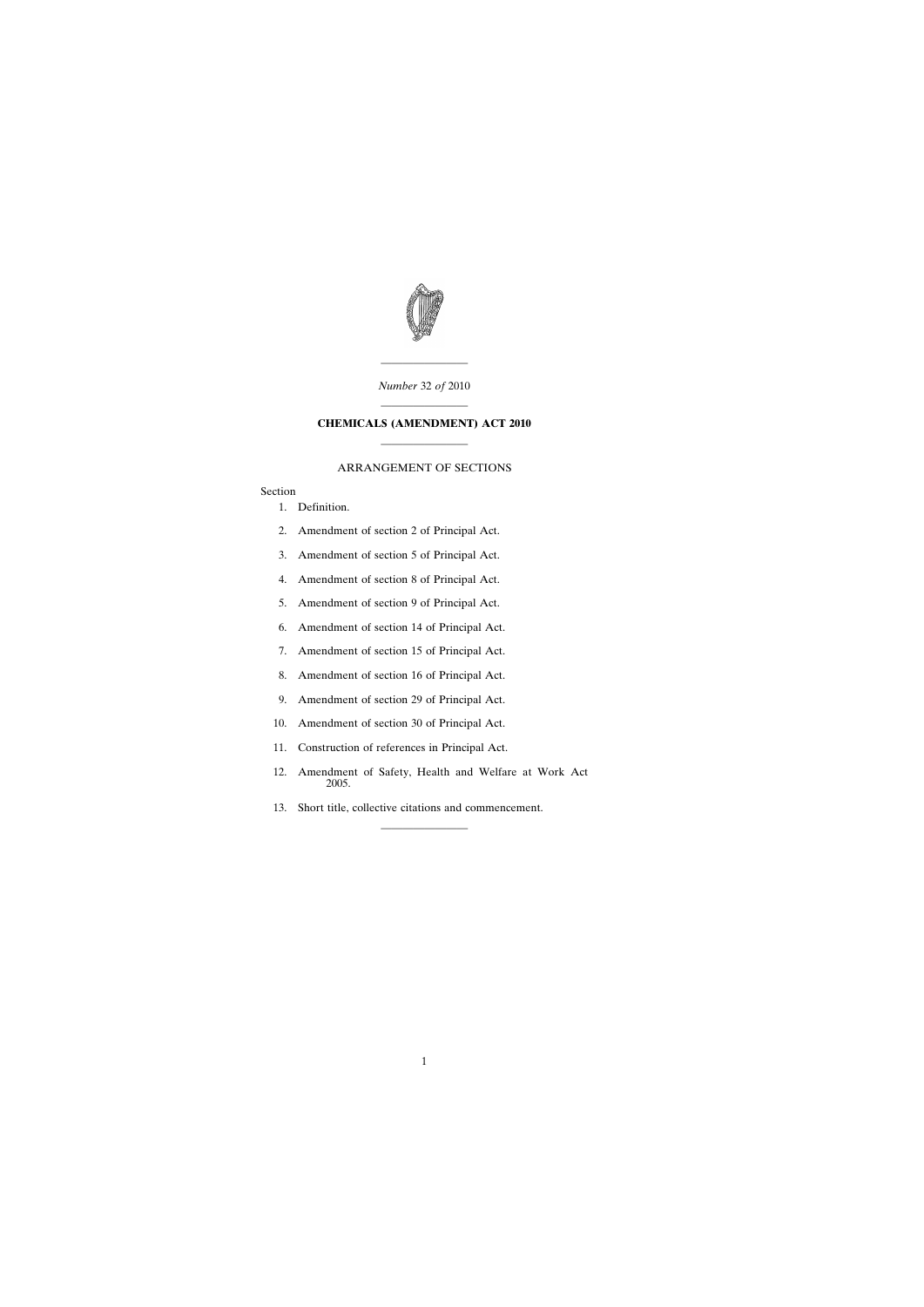# [*No.* **32.**] [2010.] *Chemicals (Amendment) Act* 2010*.*

## Acts Referred to

| Chemicals Act 2008                          | 2008. No. 13 |
|---------------------------------------------|--------------|
| European Communities Act 1972               | 1972, No. 27 |
| European Communities Act 2007               | 2007. No. 18 |
| Safety, Health and Welfare at Work Act 2005 | 2005, No. 10 |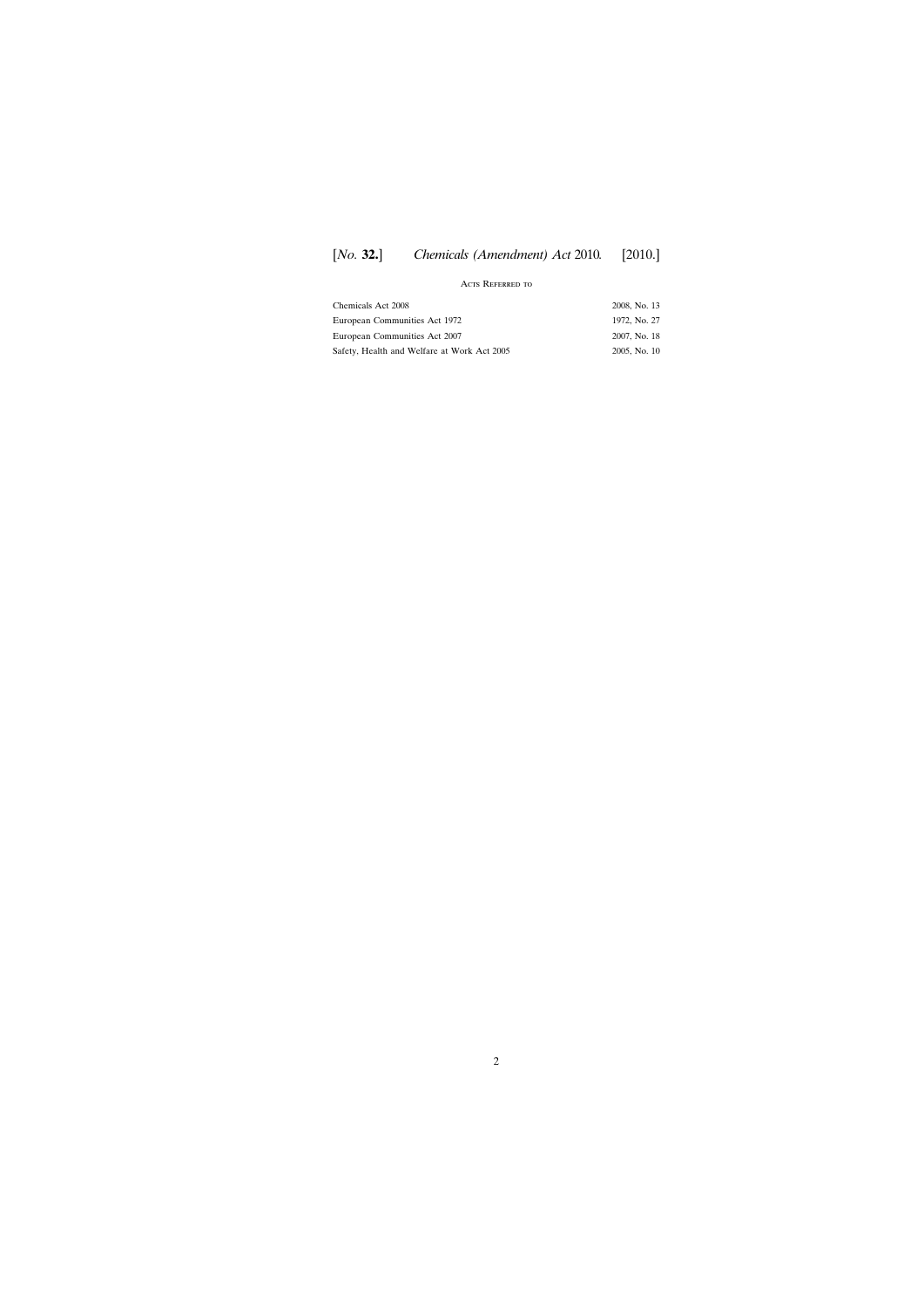<span id="page-2-0"></span>

*Number* 32 *of* 2010

————————

## ———————— **CHEMICALS (AMENDMENT) ACT 2010**

————————

#### AN ACT TO AMEND THE CHEMICALS ACT 2008 AND THE SAFETY, HEALTH AND WELFARE AT WORK ACT 2005; AND TO PROVIDE FOR RELATED MATTERS. [24*th November*, 2010]

## BE IT ENACTED BY THE OIREACHTAS AS FOLLOWS:

**1**.—In this Act "Principal Act" means the Chemicals Act 2008. Definition.

**2**.—Subsection (1) of section 2 of the Principal Act is amended Amendment of  $by-$ 

section 2 of Principal Act.

(*a*) substituting the following definition for the definition of "chemical":

" 'chemical' includes—

- (*a*) a chemical, preparation or article within the meaning of the Rotterdam Regulation,
- (*b*) a detergent within the meaning of the Detergents Regulation,
- (*c*) a substance, preparation or article within the meaning of the REACH Regulation,
- (*d*) a substance, mixture or article within the meaning of the CLP Regulation, and
- (*e*) a dangerous substance within the meaning of—
	- (i) Council Directive 96/82/EC of 9 December  $1996<sup>1</sup>$  on the control of major accident hazards involving dangerous substances, and
	- (ii) Council Directive 67/548/EEC of 27 June  $1967<sup>2</sup>$  on the approximation of laws, regulations and administrative provisions relating to the classification, packaging and labelling of dangerous substances;",

1 OJ L10, 14.01.1997, p. 14 2 OJ L196, 16.08.1967, p. 1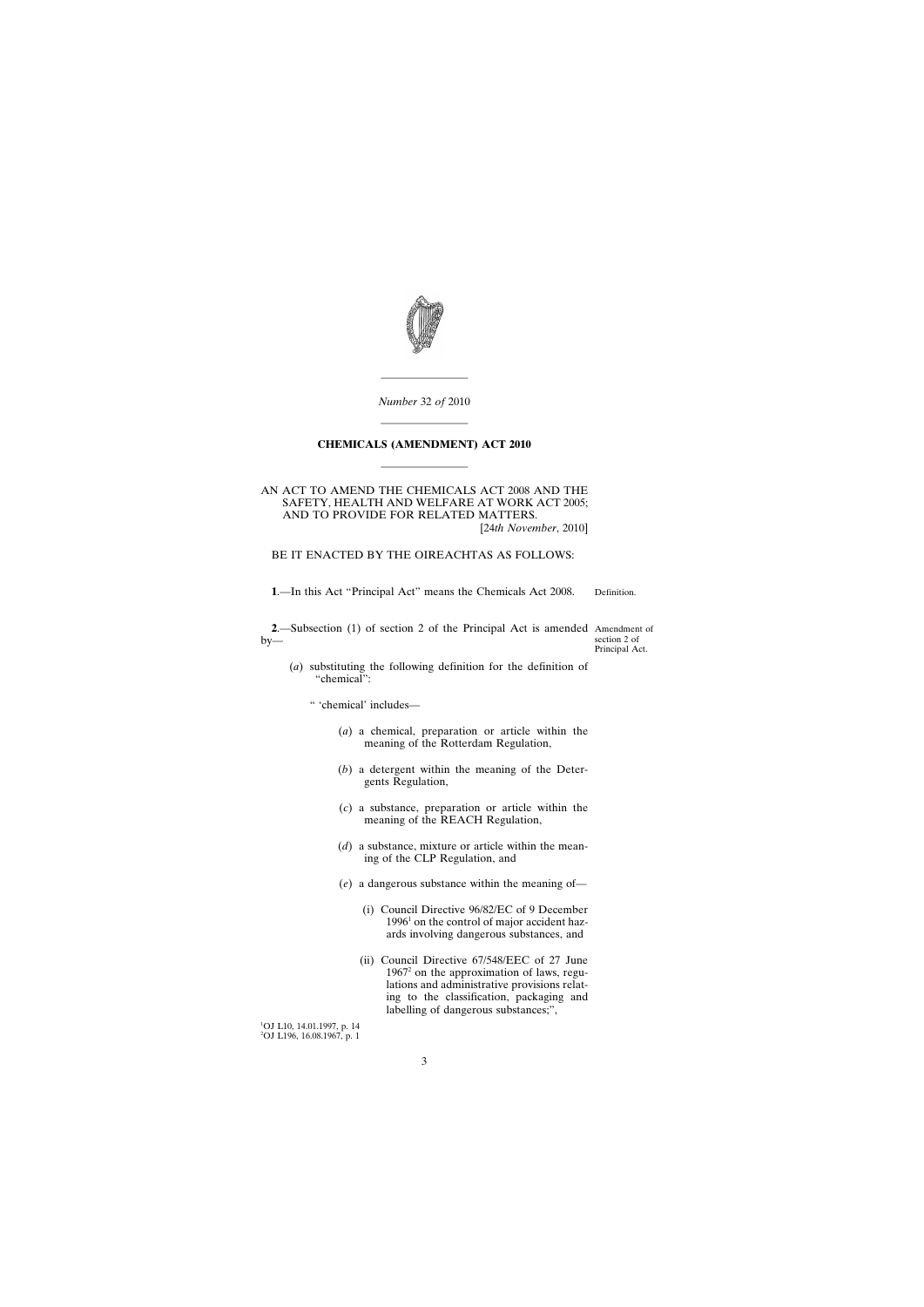<span id="page-3-0"></span>(*b*) inserting the following definition:

" 'CLP Regulation' means Regulation (EC) No. 1272/2008 of the European Parliament and of the Council of 16 December 2008 on classification, labelling and packaging of substances and mixtures<sup>3</sup>;",

(*c*) substituting the following definition for the definition of "Detergents Regulation":

" 'Detergents Regulation' means Regulation (EC) No. 648/2004 of the European Parliament and of the Council of 31 March 2004 on detergents<sup>4</sup>;",

- (*d*) substituting the following definition for the definition of "European Regulations":
	- " 'European Regulations' means—
		- (*a*) the Rotterdam Regulation,
		- (*b*) the Detergents Regulation,
		- (*c*) the REACH Regulation, and
		- (*d*) the CLP Regulation;",
- (*e*) substituting the following paragraph for paragraph (*b*) of the definition of "national authority":
	- " $(b)$  a competent authority in the State under section 8(2), 8(3) or 8(3A) (inserted by *section 4* of the *Chemicals (Amendment) Act 2010*), or",
- (*f*) substituting the following definition for the definition of "REACH Regulation":

" 'REACH Regulation' means Regulation (EC) No. 1907/2006 of the European Parliament and of the Council of 18 December 2006 concerning the Registration, Evaluation, Authorisation and Restriction of Chemicals (REACH) and establishing a European Chemicals Agency<sup>5</sup>;",

and

(*g*) substituting the following definition for the definition of "Rotterdam Regulation":

" 'Rotterdam Regulation' means Regulation (EC) No. 689/2008 of the European Parliament and of the Council of 17 June 2008 concerning the export and import of dangerous chemicals<sup>6</sup>;".

**3**.—Section 5 of the Principal Act is amended—

- (*a*) in subsection (2), by substituting the following paragraph for paragraph (*a*):
- 3 OJ L353, 31.12.2008, p. 1 4 OJ L104, 08.04.2004, p. 1 5 OJ L396, 30.12.2006, p. 1 6 OJ L204, 31.07.2008, p. 1

Amendment of section 5 of Principal Act.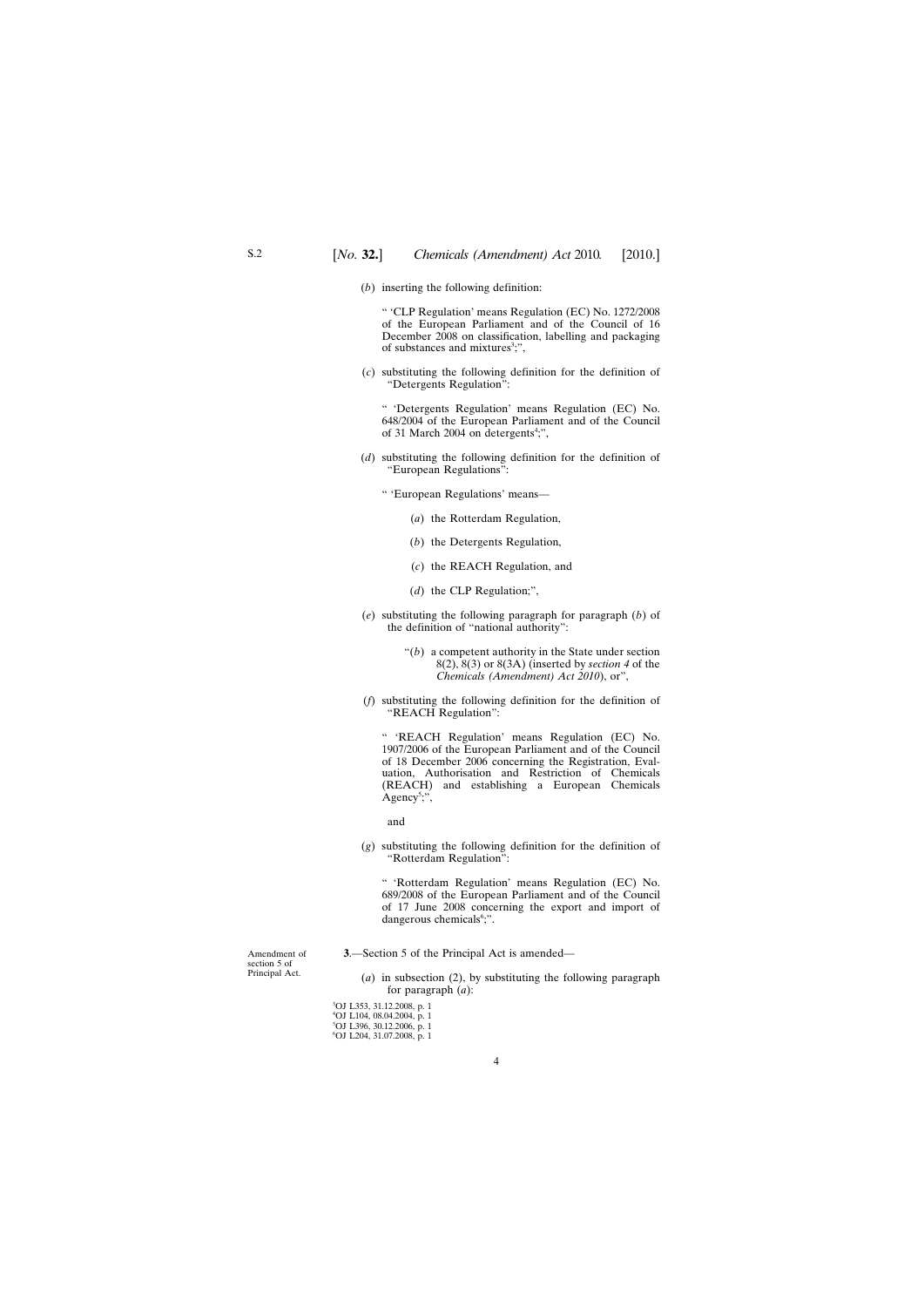- <span id="page-4-0"></span>"(*a*) the manufacture, classification, labelling, packaging, export, import, placing on the market, testing, storage, transport, use or disposal of chemicals, or",
- (*b*) in subsection (3), by-
	- (i) substituting the following paragraph for paragraph (*a*):
		- "(*a*) contain such incidental, supplementary and consequential provisions as appear to the Minister to be necessary for the purposes of the regulations (including provisions repealing, amending or applying, with or without modification, other law, exclusive of this section, the Act of 1972 and the European Communities Act 2007),",
	- (ii) deleting subparagraph (i) of paragraph (*b*), and
	- (iii) substituting "national authority or competent authority" for "national authority" in paragraph (*d*),

and

(*c*) by deleting subsection (7).

**4**.—Section 8 of the Principal Act is amended—

Amendment of section 8 of Principal Act.

- (*a*) by substituting the following paragraph for paragraph (*c*) of subsection (2):
	- "(*c*) Beaumont Hospital Board, for the purposes only of Article 9(3) of that Regulation;",

and

(*b*) by inserting the following subsection after subsection (3):

"(3A) The following are competent authorities in the State for the purposes of the CLP Regulation:

- (*a*) the Authority;
- (*b*) the Minister for Agriculture, Fisheries and Food, in respect of pesticides;
- (*c*) Beaumont Hospital Board, for the purposes only of Article 45 of that Regulation.".

**5**.—Section 9 of the Principal Act is amended by substituting the Amendment of following paragraph for paragraph (*b*) of subsection (8):

- section 9 of Principal Act.
- "(*b*) a competent authority in a Member State for the purposes of the Detergents Regulation, the REACH Regulation or the CLP Regulation.".

**6**.—Section 14 of the Principal Act is amended—

Amendment of section 14 of Principal Act.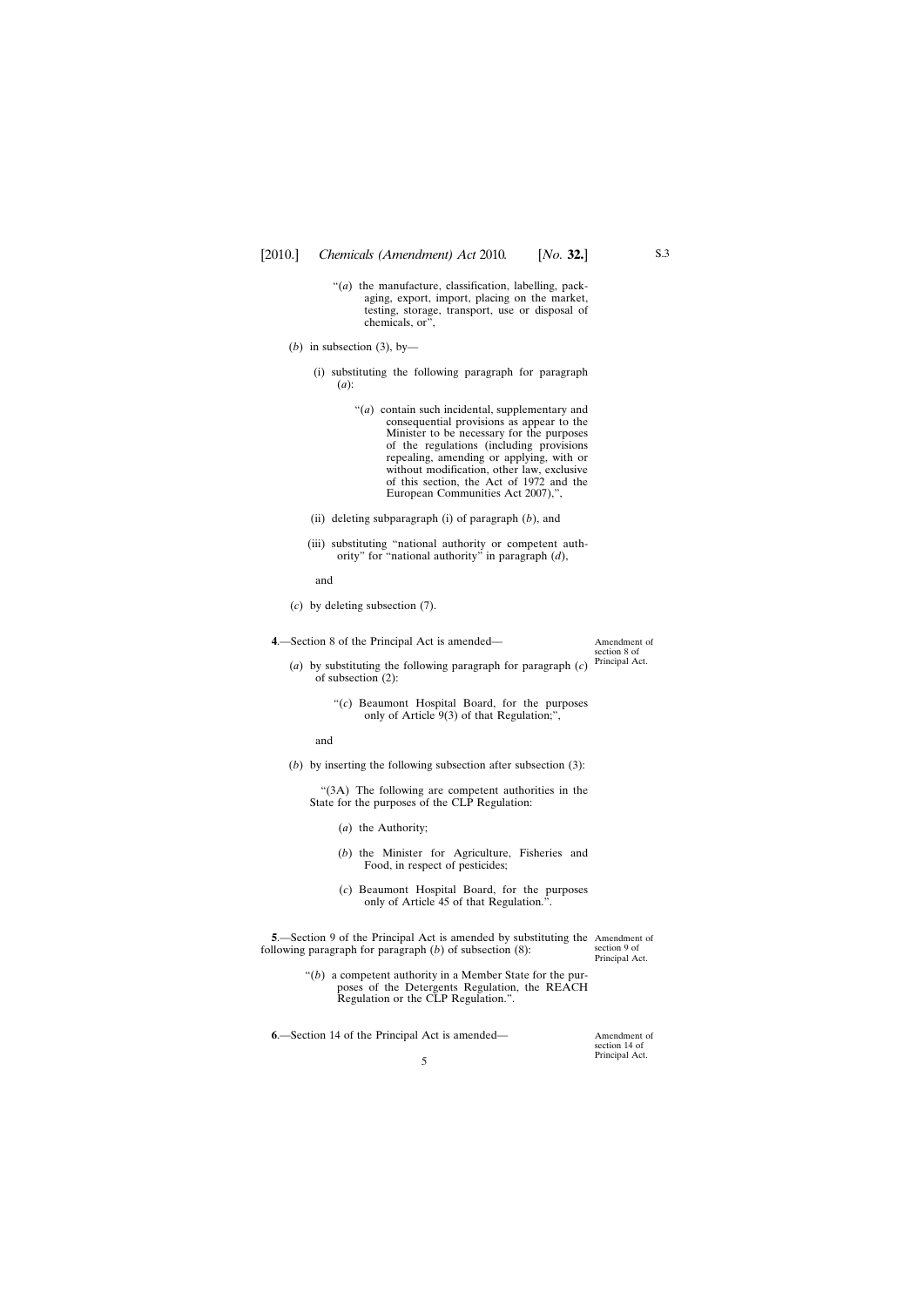- <span id="page-5-0"></span>(*a*) in subsection (1) by substituting "an improvement plan (in this section and in section 15 referred to as a 'plan')" for "an improvement plan",
- (*b*) in paragraph (*b*) of subsection (2) by substituting "a plan" for "an improvement plan",
- (*c*) by substituting the following subsection for subsection (3):

"(3) An inspector shall, not later than one month after receiving a plan submitted under subsection (2) or a revised improvement plan (in this section and in section 15 also referred to as a 'plan') submitted pursuant to a direction under subsection (4), confirm by notice to the person who submitted the plan whether or not the inspector is satisfied that the plan is adequate.",

and

(*d*) by inserting the following new subsections:

"(4) If an inspector is not satisfied that a plan is adequate he or she shall, not later than one month after receiving the plan, require, by direction in writing, the person who prepared the plan to—

- (*a*) revise the plan in such manner as is specified in the direction, and
- (*b*) resubmit the plan as so revised to the inspector not later than the date of the expiration of such period as is specified in the direction.

(5) Where an inspector confirms by notice under subsection (3) that he or she is satisfied that a plan is adequate the person concerned shall implement the plan forthwith.

(6) A person to whom a direction under this section applies shall comply with the direction.

(7) A direction or notice under this section shall be signed and dated by the inspector.".

**7**.—Subsection (1) of section 15 of the Principal Act is amended by—

- (*a*) substituting the following paragraph for paragraph (*b*):
	- "(*b*) has failed to comply with a direction under section 14,",

and

- (*b*) inserting the following paragraphs:
	- "(*c*) has submitted a plan in relation to which an inspector has confirmed by notice under section 14(4) that he or she is not satisfied that the plan is adequate, or
	- (*d*) has failed to implement the plan,".

Amendment of section 15 of Principal Act.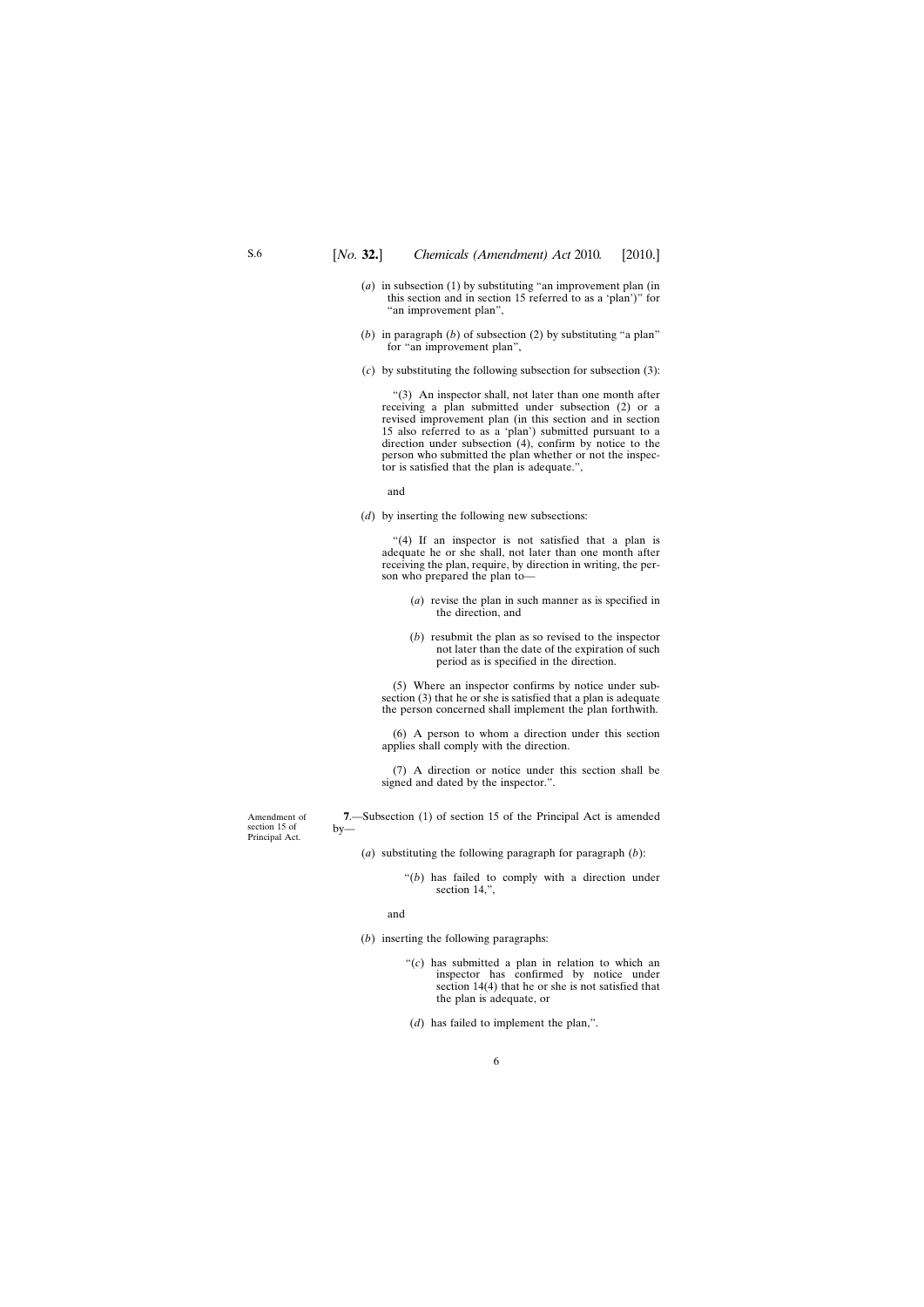<span id="page-6-0"></span>**8**.—Section 16 of the Principal Act is amended by substituting the Amendment of following subsection for subsection (1):

section 16 of Principal Act.

- "(1) Where an inspector is of the opinion that at any place—
	- (*a*) a person is or is likely to be in control of any activity relating to a chemical that involves or is likely to involve a serious risk to health or the environment, or
	- (*b*) the measures taken by a person for the prevention and mitigation of major accidents are or are likely to be seriously deficient,

the inspector may serve a notice (in this Act referred to as a 'prohibition notice') on the person concerned.".

**9**.—Section 29 of the Principal Act is amended by inserting the Amendment of following subsection after subsection (3): section 29 of Principal Act.

- "(3A) Where—
	- (*a*) a distributor,
	- (*b*) a downstream user,
	- (*c*) an importer,
	- (*d*) a manufacturer,
	- (*e*) a notifier,
	- (*f*) a producer of an article, or
	- (*g*) a supplier,

contravenes a provision of the CLP Regulation that applies to him or her, that person shall be guilty of an offence.".

**10**.—Section 30 of the Principal Act is amended in paragraph (*a*) Amendment of of subsection (1) by substituting "12 months" for "6 months".

**11**.—(1) A reference in the Principal Act to—

- (*a*) the Rotterdam Regulation,
- (*b*) the Detergents Regulation,
- (*c*) the REACH Regulation, or
- (*d*) the CLP Regulation,

shall be construed as a reference to that Regulation as amended by a European act (other than a directive adopted by an institution of the European Union), whether the amendment is made before, on or after the passing of this Act.

(2) In this section—

"Act of 1972" means the European Communities Act 1972;

section 30 of Principal Act.

Construction of references in Principal Act.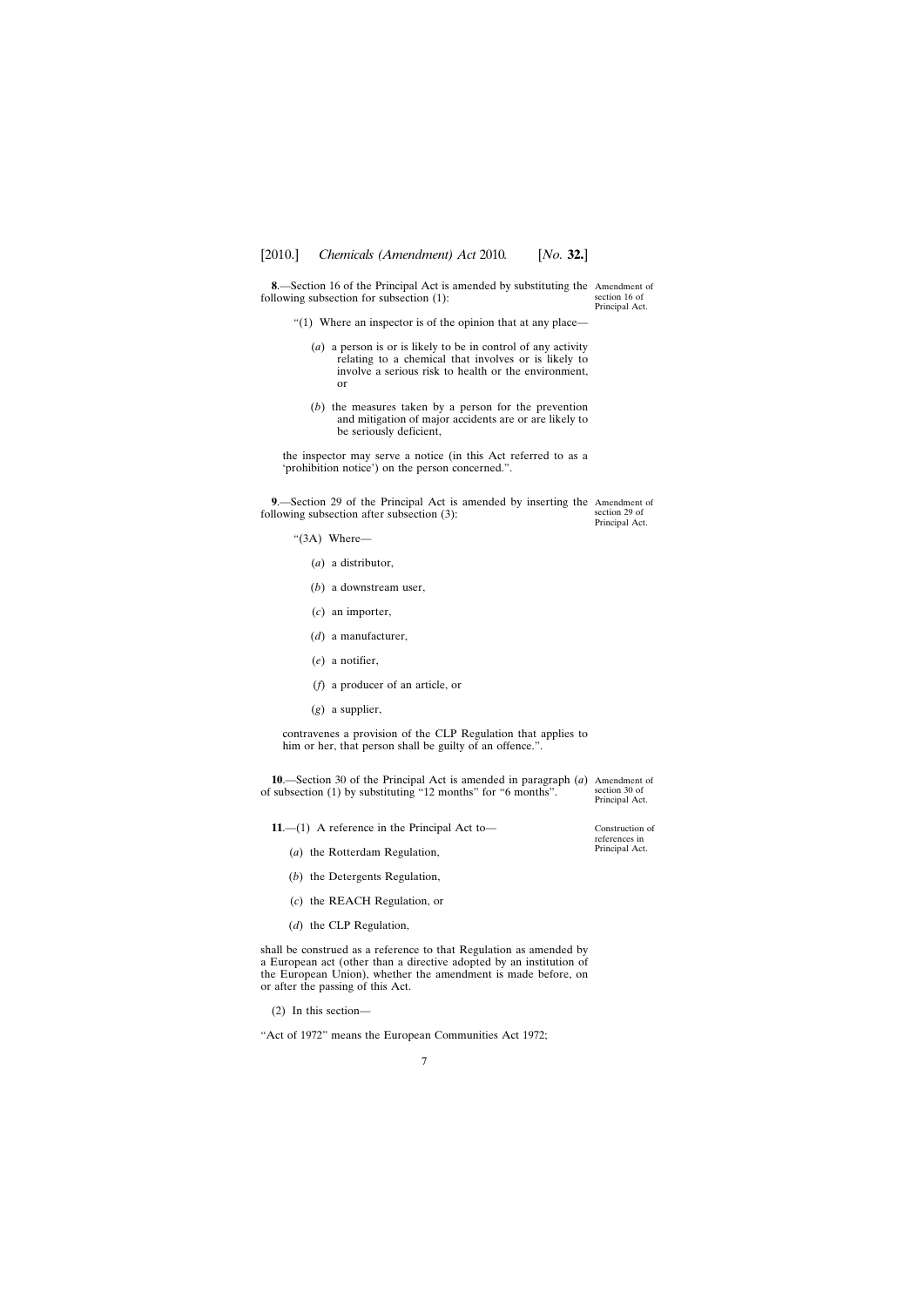<span id="page-7-0"></span>"European act" means—

- (*a*) a provision of the treaties governing the European Union, or
- (*b*) an act adopted by an institution of the European Union, an institution of the European Communities or any other body competent under those treaties;

"European Communities" has the same meaning as it has in the Act of 1972;

"European Union" has the same meaning as it has in the Act of 1972;

"treaties governing the European Union" has the same meaning as it has in the Act of 1972.

Amendment of Safety, Health and Welfare at Work Act 2005.

**12**.—The Safety, Health and Welfare at Work Act 2005 is amended—

- (*a*) in subsection (5) of section 18, by deleting "who is not in his or her employment",
- (*b*) in subsection (8) of section 29, by inserting "or, if an appeal has been brought, the appeal has been abandoned" after "no appeal has been brought",
- (*c*) in section 58, by deleting subsection (2),
- (*d*) in section 65—
	- (i) in subsection (1), by substituting "an improvement plan (in this section and in section 66 referred to as a 'plan')" for "an improvement plan",
	- (ii) in paragraph  $(b)$  of subsection  $(2)$ , by substituting "a plan" for "an improvement plan",
	- (iii) in subsection (2), by deleting paragraph (*c*),
	- (iv) in subsection (4), by substituting "a plan" for "an improvement plan", and
	- (v) by inserting the following new subsections:

"(5) Within one month of receipt of a plan submitted pursuant to a notice under subsection (4), an inspector shall confirm by written notice to the person who submitted the plan, whether or not he or she is satisfied that the plan is adequate.

(6) A notice under subsection (4) or (5) shall, where the inspector is satisfied with the plan, require the employer concerned to implement the plan.

(7) A person to whom a direction under subsection  $(1)$  or a notice under subsection  $(4)$  or  $(5)$  applies shall comply with the notice or direction.

(8) A direction or notice under this section shall be signed and dated by the inspector.",